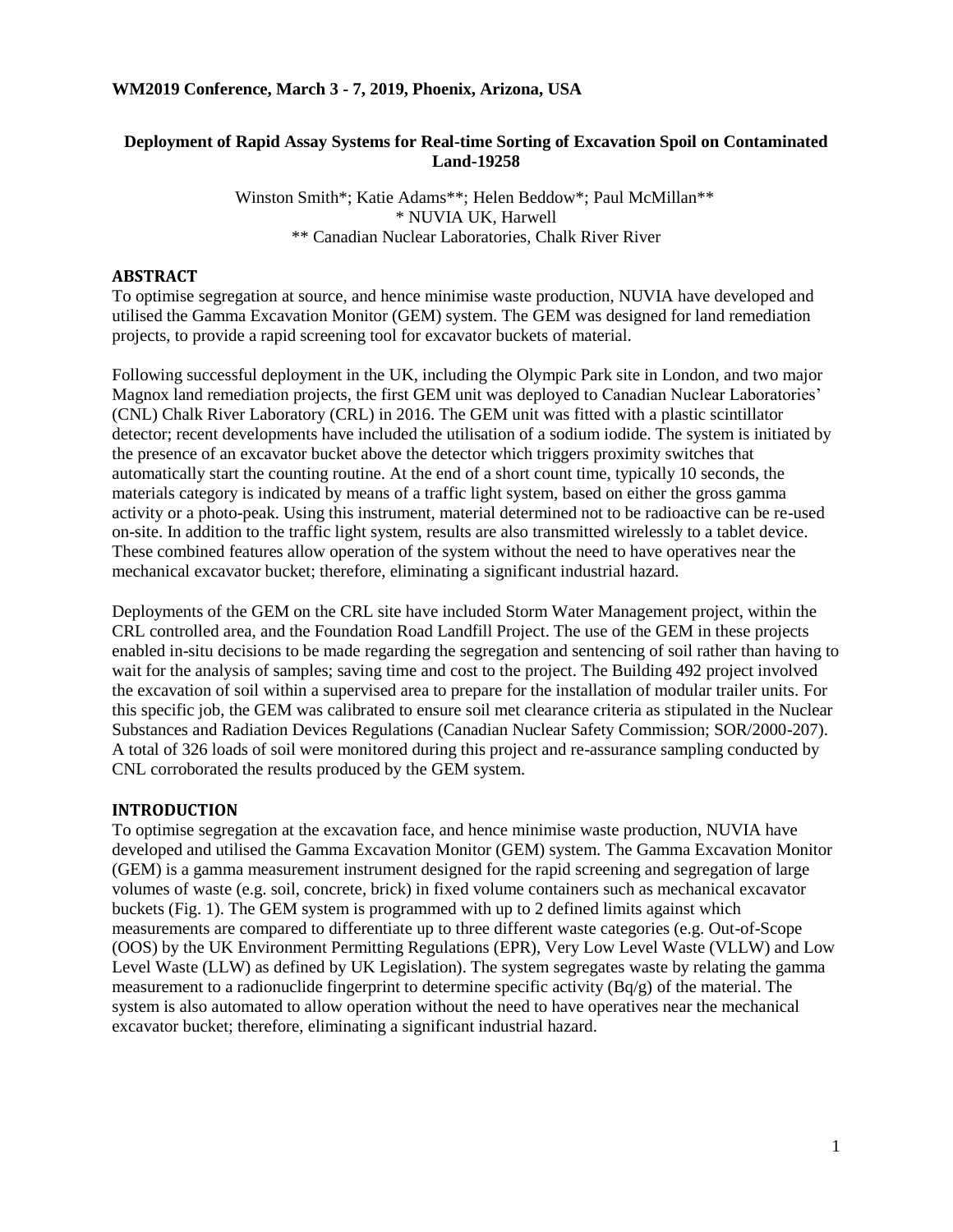# **THE GEM SYSTEM**



**Fig. 1: GEM Mark 2 in operation at CNL's Chalk River site, Canada, (left) and the GEM Mark 3 in operation at Magnox's Harwell site, United Kingdom (right).**

<span id="page-1-0"></span>Three Generations of GEM system have been produced. The latest version of the GEM system is the Mark 3 GEM which has a footprint of 1.52 m x 0.88 m, a height of 0.75 m and a total weight of 580 kg. The detection medium utilised is either a cubic plastic scintillator (200 x 200 x 100 mm), or a cubic sodium iodide (NaI) scintillator (101.6 x 101.6 x 203.2 mm), which is heavily shielded with lead to minimise the 'background' radiation contribution. The detector is connected to a photomultiplier and the high voltage is provided by the multi-channel analyser which is set to operate with 1024 channels.

<span id="page-1-1"></span>

**Fig. 2: Side Profile of the GEM Mark 3. The Detector assembly is highlighted in red.**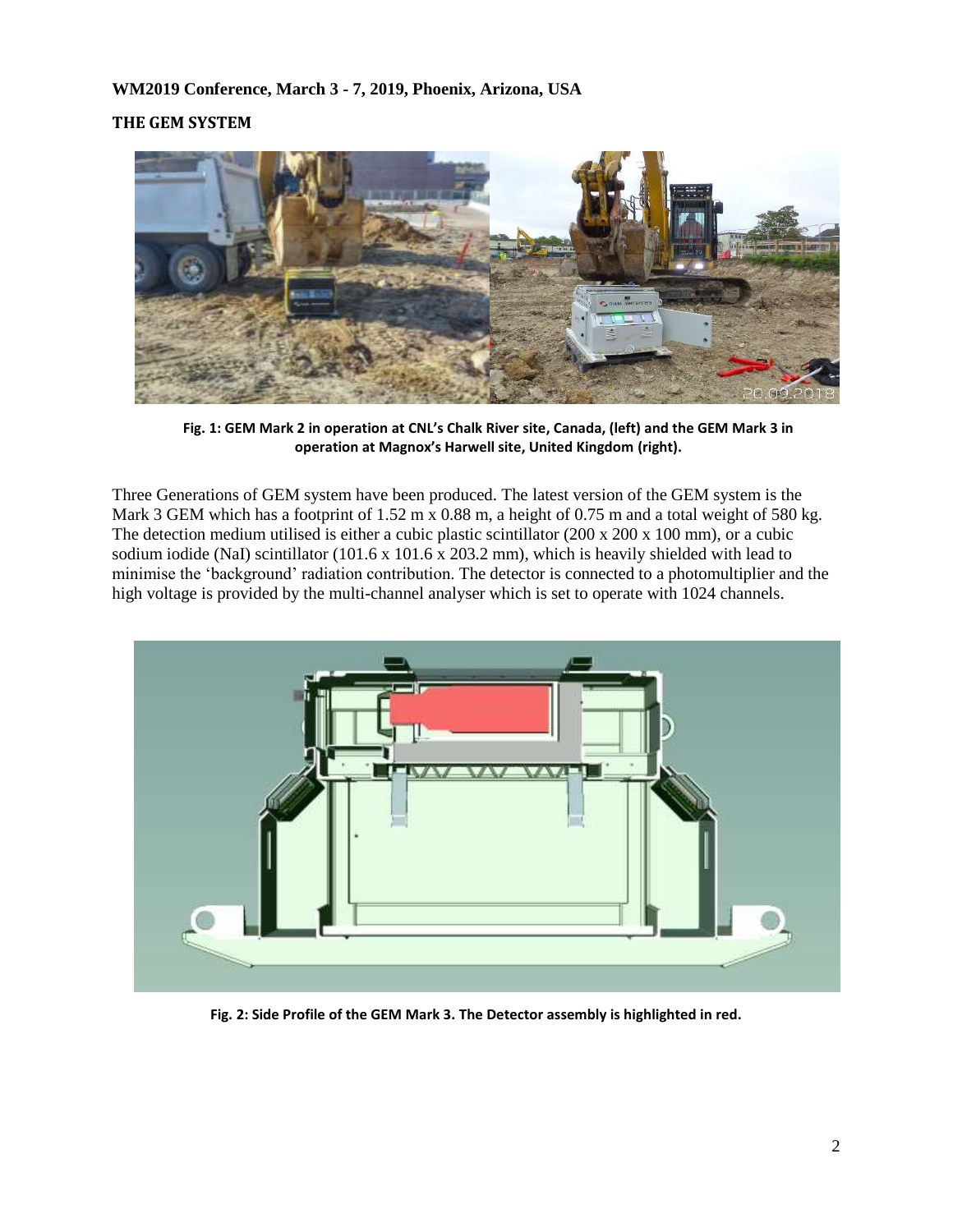The detector unit is housed within a robust steel frame with integrated suspension of sensitive components (e.g. on-board computer; [Fig.](#page-1-1) 2). In addition, the system is fitted with a low sensitivity Geiger-Muller (GM) tube which acts as a fail-safe in the event of 'saturation' of the scintillation detector.

The device accommodates two proximity switches (optical detectors), which activate the system when an excavator bucket is placed above the upper platform; triggering the measurement module.

The upper platform is fabricated from 5 mm thick steel. A cut-out in the steel exposes the detector and proximity sensors which are covered by a 10 mm polycarbonate sheet [\(Fig.](#page-2-0) 3).



**Fig. 3: GEM Mark 3**

<span id="page-2-0"></span>Two consoles of coloured lights are mounted on opposite sides of the frame. Each contains a white, green, amber and red light; The white light flashes to indicate that a count is in progress and results are indicated by the green, amber and red lights (i.e. three waste categories).

The GEM system software is divided into two parts: the Measurement Module and the Visualisation Application. The Measurement Module is started automatically when the GEM system is turned on and is an on-board computer operating a windows application run in autonomous mode (without user interaction). The Measurement Module processes the measurement results and saves them to a local database file.

The Visualisation Application is an android application, called 'GEM Manager', which controls the GEM system wirelessly and is installed on 7" robust tablet (IP67) operating the Google Android 4.4.2 operating system. GEM Manager shows the current status of the GEM system and is used to switch between measurement modes (e.g. Background, material or function check measurements), set measurement parameters, initiating measurements and display measurement results.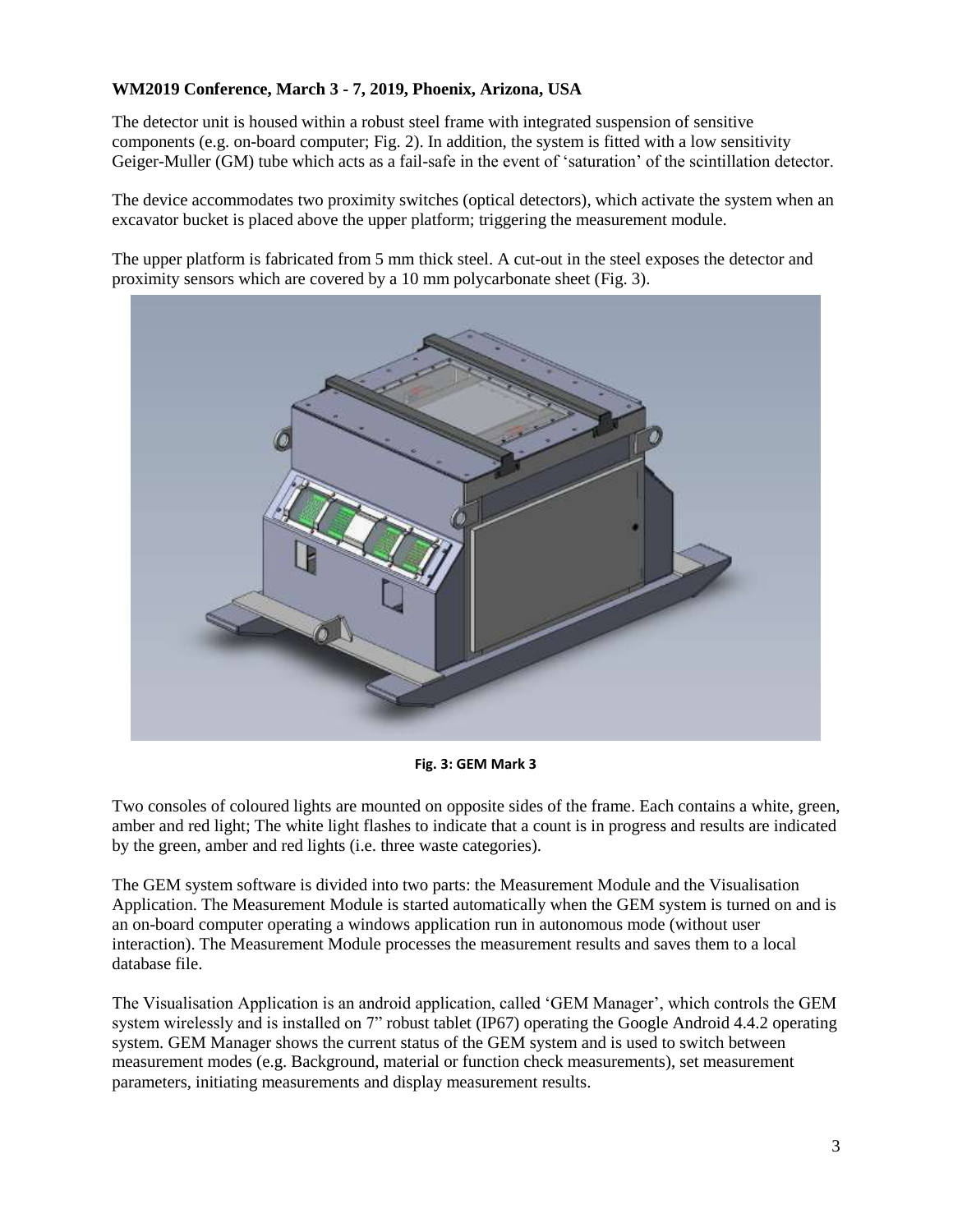The system is powered by a 24 V rechargeable battery which should be charged following use of the GEM system (i.e. daily) using the charger provided. The battery requires  $3.5 - 4$  hours to fully charge. The status of the battery can be checked using the GEM Manger application; a warning notice will be displayed and the LED display unit will turn off if the supply voltage drops below 23.7 V.

# **GEM CALIBRATION AND OPERATION**

It would be both difficult and wasteful to calibrate the system using material deliberately contaminated with the relevant radionuclides. Therefore, the calibration is performed using a combination of calculations performed with the radiation transport code Monte Carlo N-Particle (MCNP; Goorley, 2014).

The first step is to check that the performance of the detector, using measurements made with small discrete radiation sources, can be replicated using MCNP; this provides confidence that the MCNP model is correct.



**Fig. 4: Illustration of MCNP models showing position of the bucket**

<span id="page-3-0"></span>Secondly, the calibrations for excavator buckets are created by adapting this MCNP model of the GEM to

include a simplified representation of the material contained within a mechanical excavator bucket [\(Fig.](#page-3-0) [4\)](#page-3-0).

To undertake the excavator bucket calibrations, dimensions for the buckets that are to be used is required, in addition to the material that is to be put in the bucket and the radionuclides of interest. Activity is assumed to be homogeneously distributed in each bucket. Using this information, the limits (thresholds) between each waste category are calculated, in count per second, to produce a 'calibration profile'.

Prior to using the GEM, the calibration profile is selected and loaded from the Android tablet; this is accompanied by a test of the lights. The operator initiates a background measurement using either an empty bucket or clean material (e.g. sand). When the empty bucket is placed in the correct position, *i.e.* centrally at approx. 15 cm from the surface of the GEM platform, the count is triggered; a white LED flashes during the count. On completion the counts are displayed on the tablet, and raw counts are subtracted from subsequent measurements. The final set-up measurement is the function check, using a pre-defined radioactive source. At the end of the count the counts need to be within the range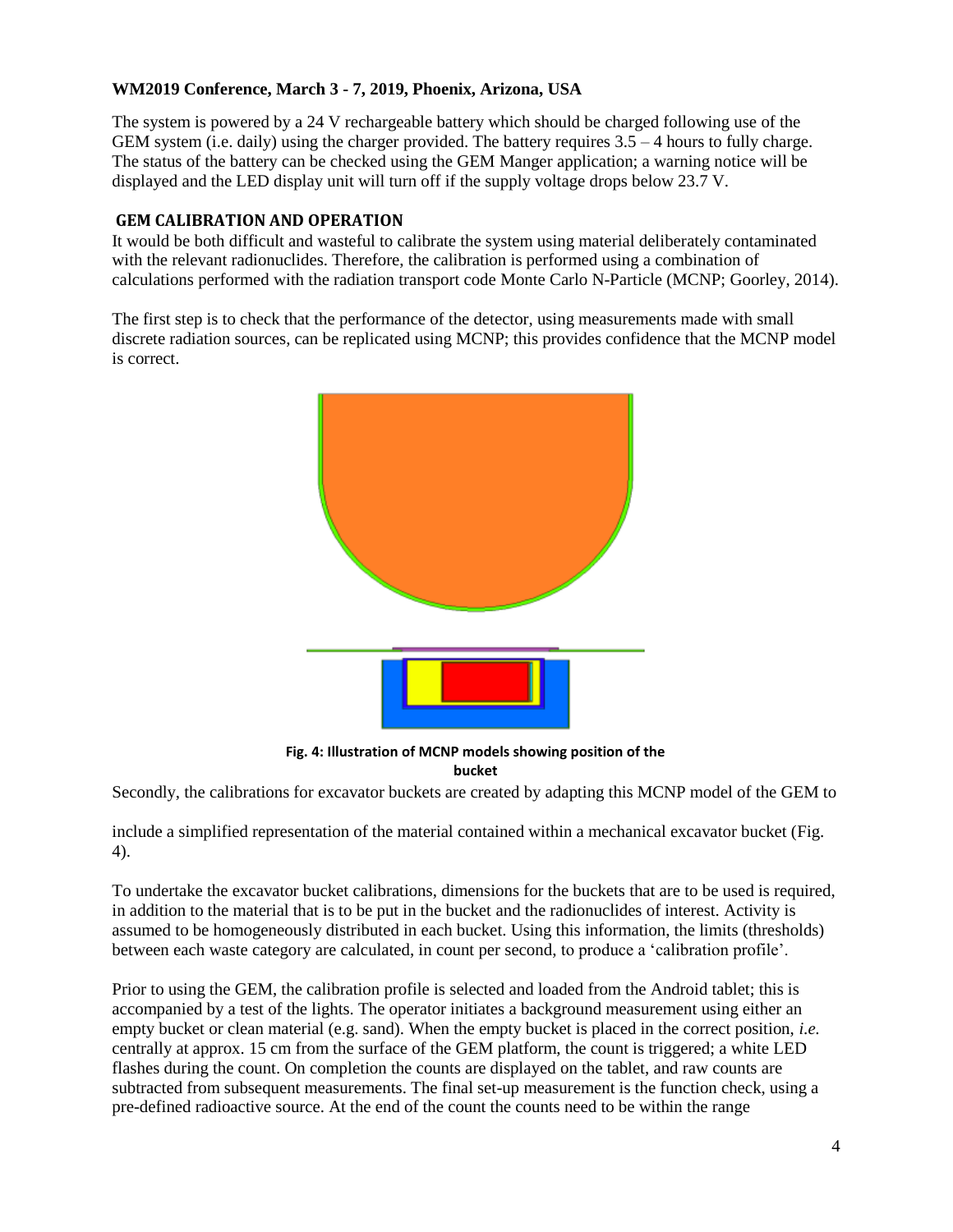programmed into the calibration profile, to demonstrate that the system is operating correctly; a red light will turn on and the tablet will alarm if the check fails.

The system is then ready to receive excavated buckets of material; note that the system prevents the operator from measuring materials, until the background and function checks are completed. Data can be downloaded from the GEM, onto the tablet, and then onto a PC, in Excel format, via a USB cable. The data shows the bucket ID, date and time of measurement, counts, type of measurement (e.g. background, calibration), result and calibration profile ID.

# **OPERATIONAL EXPERIENCE - USE ON THE CANADIAN NUCLEAR LABARATORIES CHALK RIVER SITE**

Following successful deployment in the UK, including on the Olympic Park site in London, and two major Magnox land remediation projects, the first GEM unit was deployed at the Canadian Nuclear Laboratories' (CNL) Chalk River Laboratory (CRL) in 2016. The GEM unit deployed was fitted with a 200 x 200 x 100 mm plastic scintillator detector. Since this time the GEM has been involved in a number of projects across the site and a brief summary of these projects follows.

# **Storm Water Management Project**

The Storm Water Management project was initiated by CRL to deliver improvements to the site's major storm water management process system; including the construction of a new storm sewer trunk line and a dry pond. The majority of this construction was within the Controlled Area of the CRL site, and at times, in the vicinity of known contamination and/or groundwater plumes. The project began April 2017 and ended September 2018 which included the excavation of approximately 5641  $m<sup>3</sup>$  of soil, approximately  $675m<sup>3</sup>$  of asphalt and approximately  $85 m<sup>3</sup>$  of concrete to install new storm water drainage piping. Although the soil within the excavated areas was designated as likely clean, the GEM was used to provide real-time gamma assay of the soil, to ensure proper contamination controls were in place to effectively segregate potentially contaminated soil, as well as, to verify the soil can be replaced and reused at the job site. Any extra soil was sent to CNL's soil re-use laydown and storage area (outside the Controlled Area). During the project, a total of 2,597 measurements of soil, were assayed. In addition, the GEM system was utilised to screen sample pails of material taken during the project. Thirteen different calibration profiles were used to support this project.

Nuvia worked closely with CNL throughout the project to ensure screening levels and counting times worked cohesively with fluctuating backgrounds within different locations of the Controlled Area. The project saved time by replacing the use of the GEM with traditional RP monitoring techniques typically used for screening buckets of soil. The GEM also ensured any soil leaving the Controlled Area met the unconditional release levels required for waste management's acceptance criteria into the soil re-use and laydown area. Otherwise, the project would have been required to stop work and send representative drums of soils to the Waste Characterization Facility. The project was successful in ensuring Controlled Area soil re-use and waste management area limits were not exceeded.

### **Foundation Road Landfill Pilot Remediation Pilot Project**

CNL's Landfill 3, also known as Foundation Road Landfill, has not been operational since 1960 but was once a disposal area for construction debris. The area of land is approximately 9 acres, therefore, Chalk River Laboratories (CRL) Site Planning has identified Foundation Road Landfill as an ideal land area for redevelopment and reuse due to its proximity to the main built-up portion of the CRL site. However, intrusive site investigations completed to date have identified localized areas of radiological contamination, as well as, a large metal knoll containing a significant amount of buried metal debris. The extent of contamination and the identity of buried objects remains unknown. Therefore, the first phase of an intrusive characterization campaign was initiated fall of 2018 to determine associated risks before recommendation for re-use at the area landfill can be provided. The GEM was utilized during excavation for every bucket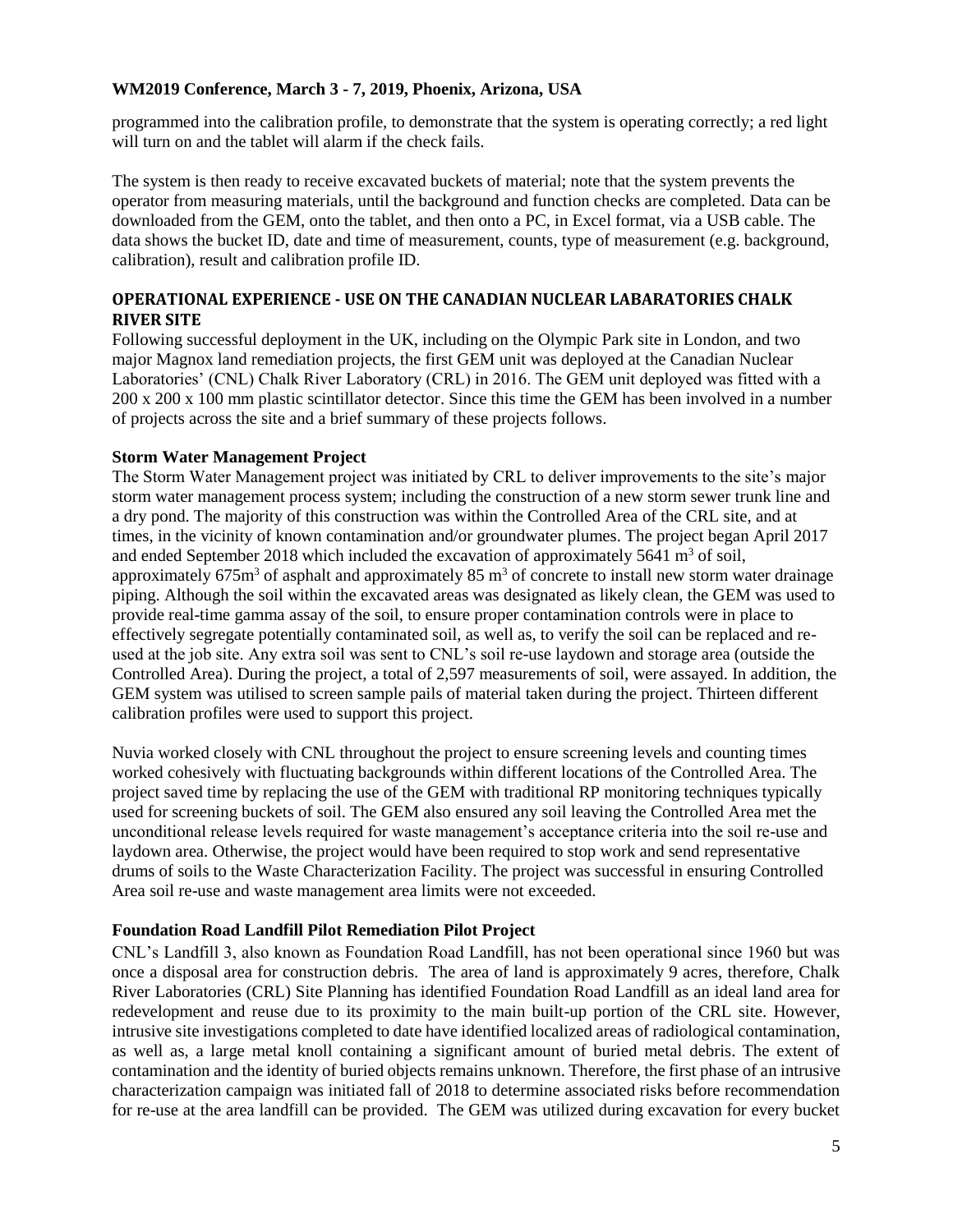of soil in order to segregate clean soil from active soil. A total of 177 measurements were taken during this first phase, pilot project with the GEM. The GEM identified 19 failures due to the presence of anthropogenic radioactive material hidden within the buckets of soil. The GEM deployment was successful in soil segregation, narrowing down sampling locations, and finding rogue radiologically material hidden within the excavator buckets.



**Fig. 5: GEM Mark 2 deployed on the Foundation Road Landfill Project, Chalk River**

# **COMPLIMENTARY TECHNIQUES**

The GEM system is one of a 'toolbox' of technologies that NUVIA have developed, to aid delineation, segregation and assay of materials to support land remediation projects, where real time data is required to enable in-field decision making. The technologies are all gamma based, which is the simplest to use, because they enable a significant volume of material to be interrogated. In addition, they all have spectral capability, hence providing data for various radionuclides; the latest version of the GEM system can be interchanged with a sodium iodide detector. The 'toolbox' of technologies essentially optimises the remediation process in terms of time and cost. These technologies and their purpose summarised are as follows:

- 1. Groundhog™<sup>a</sup> Fusion, is a sodium iodide (NaI) detector coupled to a radiation spectrometer and mapping grade GPS receiver. Used to rapidly delineate surface contaminated areas and post processing provides surface radiation contour maps and the ability to use processing tools to assess the data.
- 2. High Resolution Gamma Spectrometry (HRGS) system, utilised to quantify gamma emitting radionuclides, to facilitate onward disposal. To provide a mobile and easily deployable system,

 $\overline{\phantom{a}}$ <sup>a</sup> Groundhog is a registered trademark of Nuvia Limited in the UK and/or other countries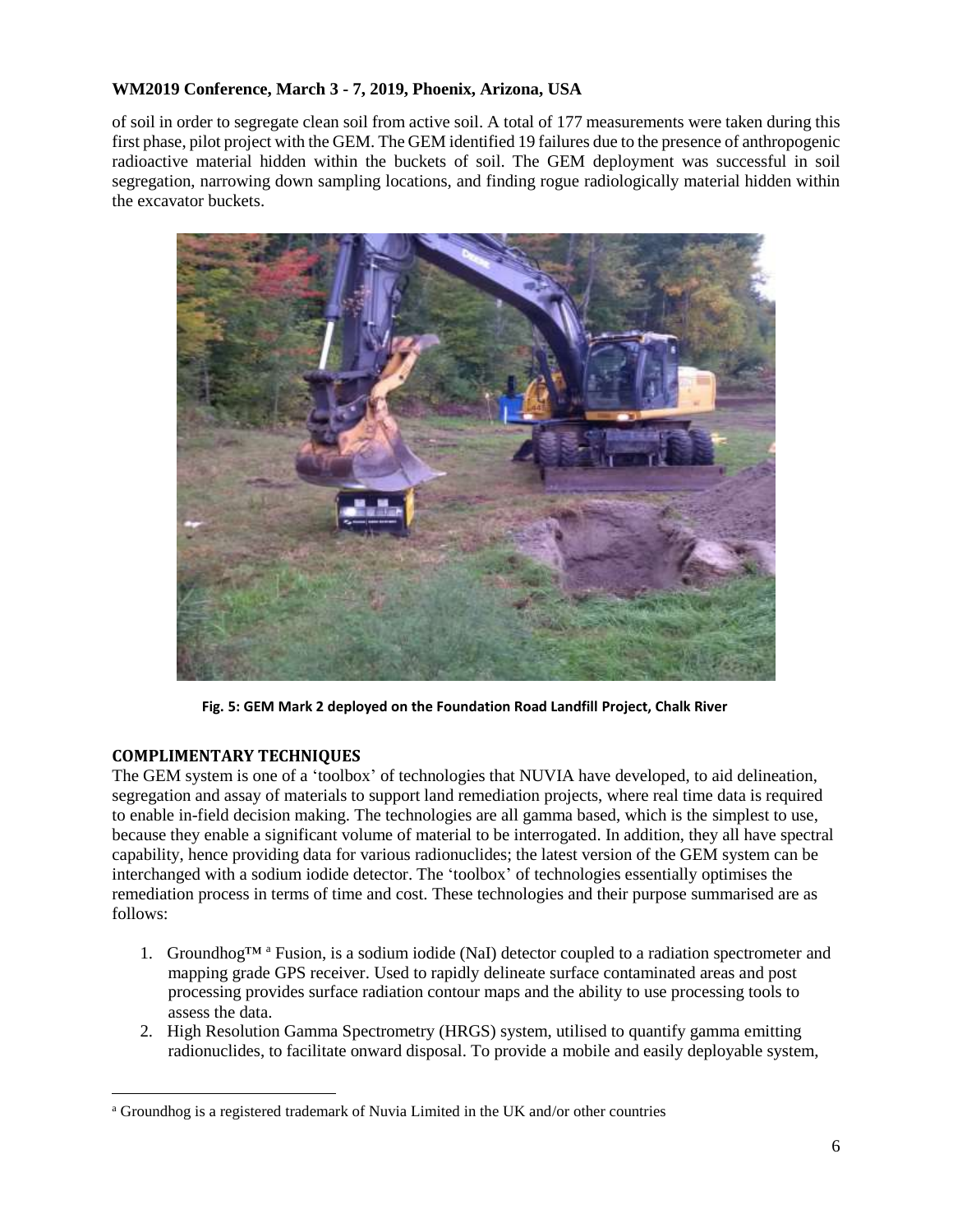NUVIA developed the High Resolution Assay Monitor (HIRAM), which comprises a trailer fitted with a cabin and turntable.

The Groundhog<sup>TM</sup> Fusion system is configured with a 76 x 76 mm sodium iodide detector coupled to an advanced gamma radiation spectrometer. The system is also configured with a high-accuracy Global Navigation Satellite System (GNSS aka GPS), which is used to record the position of radiation measurements to sub-metre accuracy. Measurements are taken once per second as the operator walks over the survey area, so that on average there is one full spectral measurement in every square metre of the survey area, *i.e.* a high density of survey measurements. Nuvia uses the ESRI ArcGIS software and has extended it to improve the analysis of radiation survey data. These features include the ability to select, group and analyse the gamma radiation spectra that can be collected during Groundhog™ surveys (Fig. 6), *i.e.* sum spectra over arbitrary domains, in time and space; as individual spectra are rarely of use, typically with only 200-300 counts.



**Fig. 6 Spectral summing achieved by dragging the mouse over an area of interest; spectra are automatically summed and displayed.**

The HRGS system comprises a detector, multi-channel analyser (MCA), collimators, laptop, and scissorlift table. The basic arrangement for the system is that the detector sits on the scissor lift table, which is usually positioned to view the mid-point of the waste package that is located on the turntable. The equipment is installed on a purpose built trailer, known as the High Resolution Assay Monitor (HIRAM; Fig. 7).

The turntable is operated from inside the cabin and the rotation allows the detector to view all around the waste package, hence the process 'samples' a significate amount of the waste package contents (Bull et al. 1996). Note that the segregation process provided by the GEM essentially provide a homogeneous activity distribution within the waste package, hence providing reassurance that no radiologically 'hot' material is shielded in the centre of the package.

To provide real time data, the HRGS systems are automated, so that following input of a few simple parameters into the laptop software, a unique efficiency calibration is generated for each waste package and a spreadsheet of results is produced at the end of the count time.

The HRGS system can also be set-up in other configurations, as required. An example of this is the UK Harwell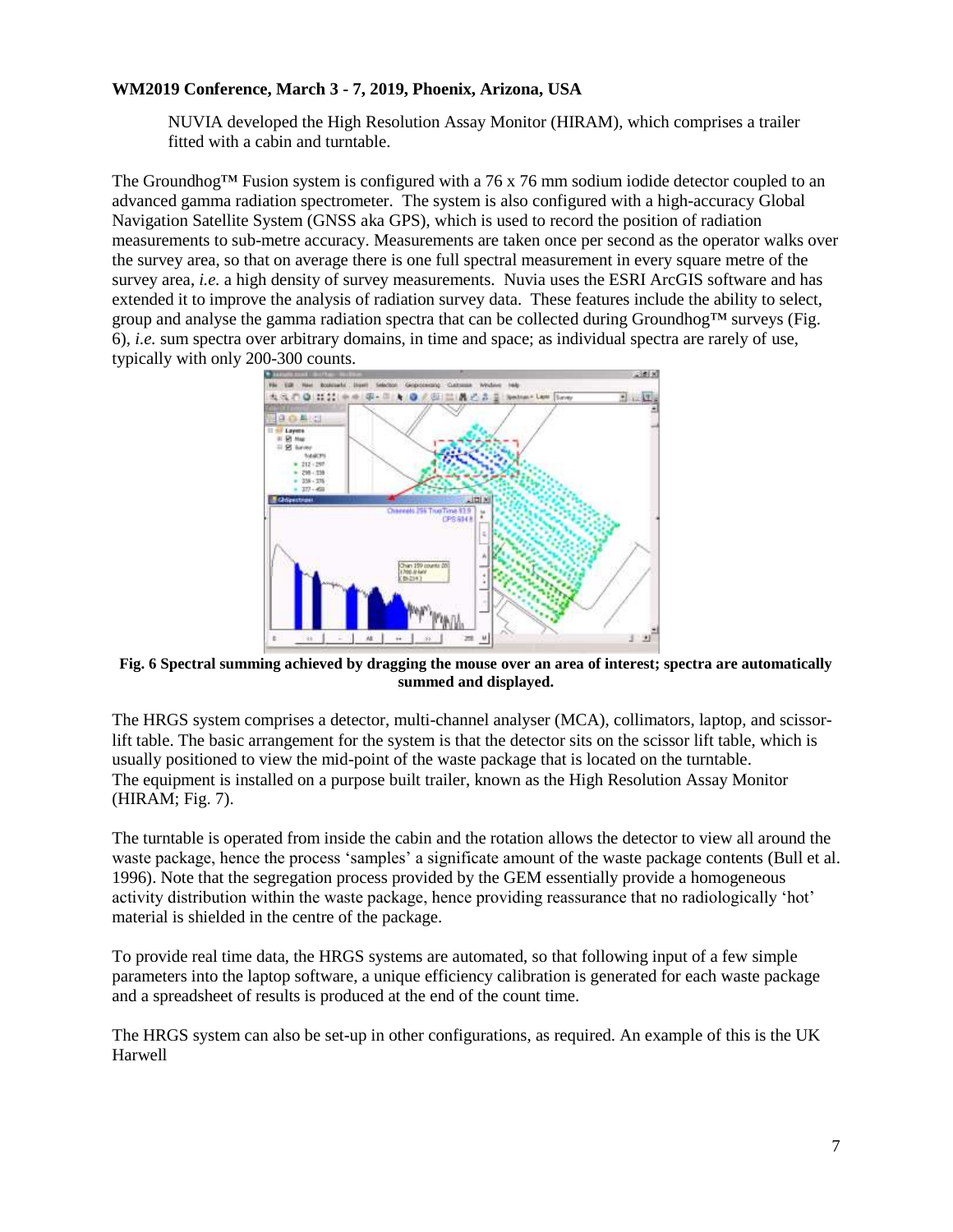

**Fig. 7 Photograph of the High Resolution Assay Monitor (HIRAM)**



**Fig. 8 Photograph of concrete shielding units housing high resolution gamma spectrometry systems for assay of bulk bags**

Liquid Effluent Treatment Plant land remediation project, where a throughput of 555 bags of waste was required to be assayed and consigned off-site on a weekly basis. Fig. 8 shows the configuration of four HRGS systems in concrete shielded units. To provide a complete waste management solution and aid the consignment process, Nuvia developed a database and associated software (known as the Information Management System), which captures gamma spectrometry results with scaling factors, waste category, nuclear material and transport calculations, and waste acceptance criteria calculations from the automated HRGS systems result spreadsheets. This means that the information can be used to automatically generate consignment and Duty of Care documentation, hence mitigating the introduction of transcription errors. Waste packages are tracked, and their status queried, by making use of barcoding for each package.

The complimentary techniques discussed can be used in conjunction to efficiently segregate and characterise waste for onward disposal and/or reuse.